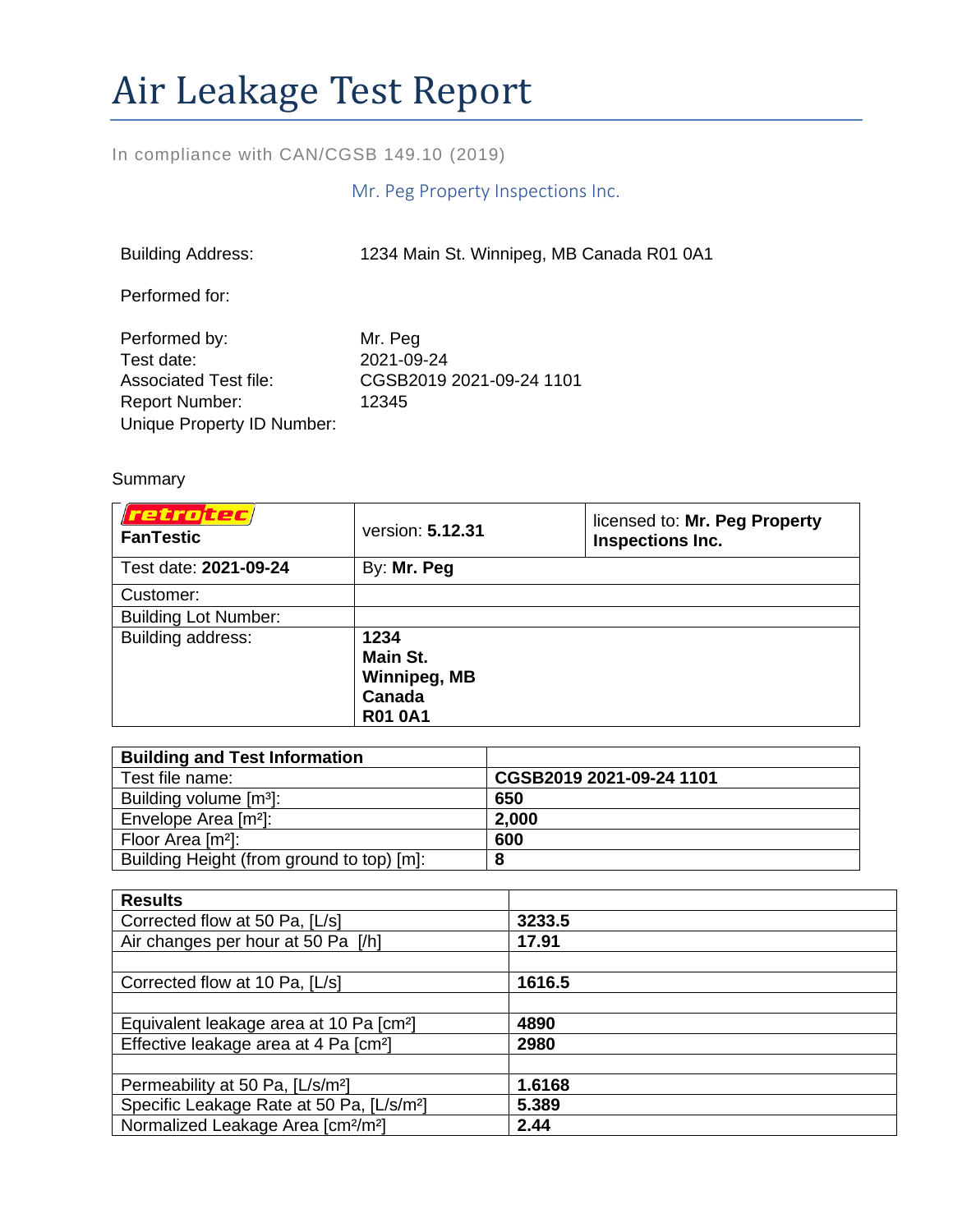#### **Compliance**

- **\* Set 1 Slope below 0.5 generally means test is invalid.**
- **\* Set 1 One or more of the test parameters is not valid.**
- **\* Set 1 (Slope n is not in compliance.**

## Assumptions and warnings

While FanTestic software may calculate air leakage results based on user input, use of this software does not in any way guarantee these results.

## Building Information

#### Building Measurements



## Test Method

Set-up Conditions:

## Openings and Temporary Sealing

Deviations from the test method:

## Discussion of Results

#### Combined Test Data (Tested in one direction only)

|                                                   | <b>Results</b> | Uncertainty |
|---------------------------------------------------|----------------|-------------|
| Corrected flow at 50 Pa, [L/s]                    | 3233.5         | $+/-0.2%$   |
| Air changes per hour at 50 Pa [/h]:               | 17.91          | $+/-0.5%$   |
|                                                   |                |             |
| Corrected flow at 10 Pa, [L/s]                    | 1616.5         | $+/-0.2%$   |
|                                                   |                |             |
| Equivalent leakage area at 10 Pa                  | 4890           | $+/-0.5%$   |
| [cm <sup>2</sup> ]                                |                |             |
| Effective leakage area at 4 Pa [cm <sup>2</sup> ] | 2980           | $+/-0.9%$   |
| Permeability at 50 Pa, [L/s/m <sup>2</sup> ]      | 1.6168         | $+/-0.2%$   |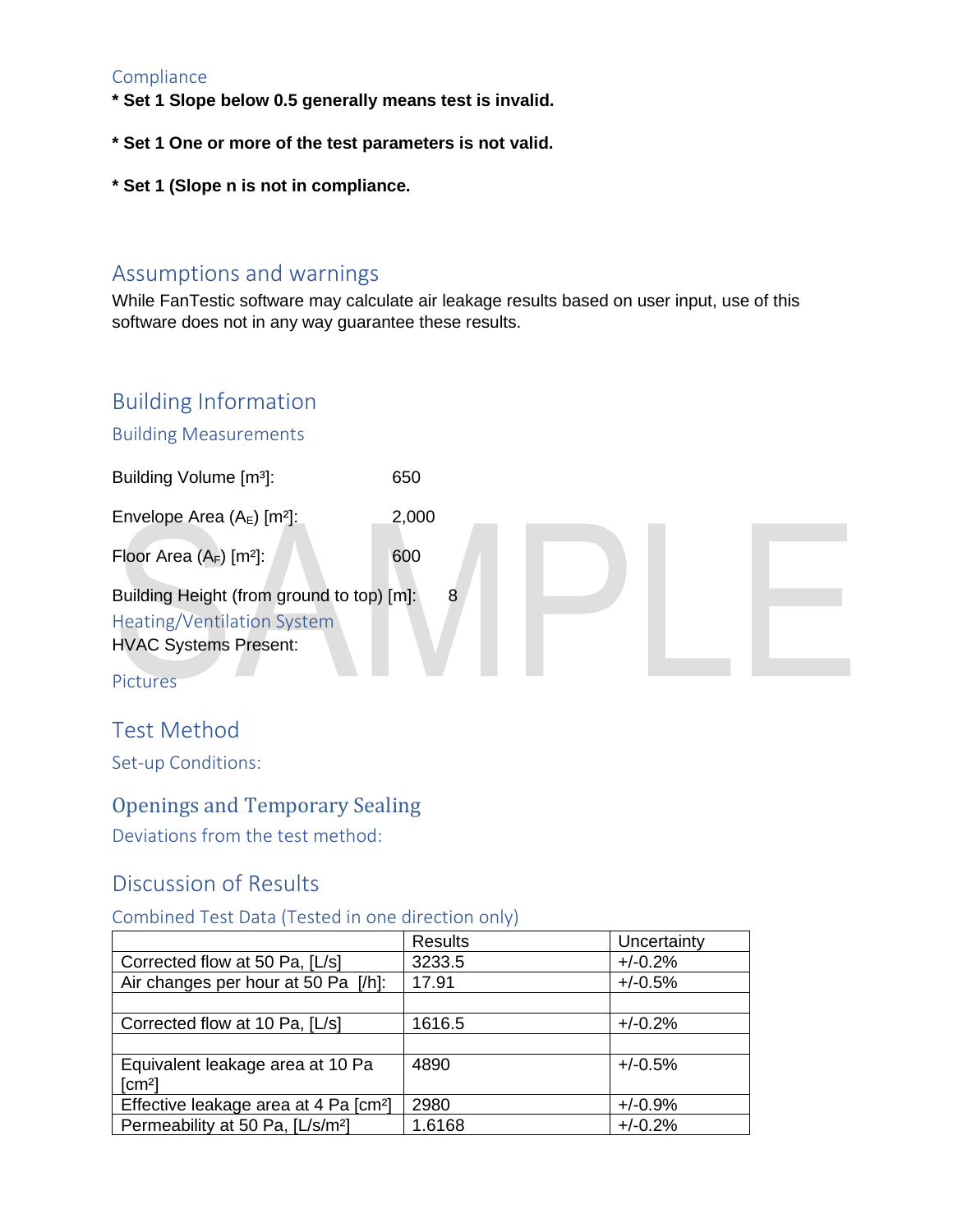| Specific Leakage Rate at 50 Pa,<br>[L/s/m <sup>2</sup> ]         | 5.389 | $+/-0.2%$ |
|------------------------------------------------------------------|-------|-----------|
| Normalized Leakage Area [cm <sup>2</sup> /m <sup>2</sup> ]: 2.44 |       |           |

## Air Leakage Test Data Appendix–

Depressurize Data Set

Test Dataset Date: Start time:

Sample Report only.

| <b>Environmental Conditions</b> |                     |                             |
|---------------------------------|---------------------|-----------------------------|
| Wind speed:                     | 10                  | from the                    |
| Wind variability:               |                     |                             |
| <b>Operator Location:</b>       | Inside the building |                             |
| <b>Initial Bias Pressure:</b>   | 1.00 Pa             |                             |
| <b>Final Bias Pressure:</b>     | 0.00 Pa             |                             |
| Average Bias Pressure:          | 0.5 <sub>Pa</sub>   |                             |
| Initial Temperature:            | indoors: 20 C       | outdoors: 20 C              |
| <b>Final Temperature:</b>       | indoors: 20 C       | outdoors: 20 C              |
| Barometric Pressure             | 101.325 kPa         | from Standard temp/pressure |
|                                 |                     |                             |

| <b>Test Analysis</b>                                        |                |           |
|-------------------------------------------------------------|----------------|-----------|
| Correlation coefficient, r:                                 | 0.99971        |           |
| Slope, n:                                                   | 0.431          |           |
| Intercept, C <sub>r</sub> [L/s/Pa <sup>n</sup> ]:           | 603.45         |           |
|                                                             |                |           |
|                                                             | <b>Results</b> | Error     |
| Corrected flow at 50 Pa, [L/s]                              | 3233.5         | $+/-0.2%$ |
| Air changes per hour at 50 Pa [/h]:                         | 17.91          | $+/-0.2%$ |
|                                                             |                |           |
| Corrected flow at 10 Pa, [L/s]                              | 1616.4         | $+/-0.5%$ |
|                                                             |                |           |
| Equivalent leakage area at 10 Pa                            | 4889           | $+/-0.5%$ |
| $\lceil$ cm <sup>2</sup> $\rceil$                           |                |           |
| Effective leakage area at 4 Pa [cm <sup>2</sup> ]           | 2982           | $+/-0.9%$ |
|                                                             |                |           |
| Permeability at 50 Pa, [L/s/m <sup>2</sup> ]                | 1.6168         | $+/-0.2%$ |
| Specific Leakage Rate at 50 Pa,                             | 5.3892         | $+/-0.2%$ |
| [L/s/m <sup>2</sup> ]                                       |                |           |
| Normalized Leakage Area [cm <sup>2</sup> /m <sup>2</sup> ]: | 2.44           | $+/-0.5%$ |

| Measure  | $-15.0$ | $-20.0$ | $-25.0$ | $-30.0$ | $-35.0$ | $-40.0$ | $-45.0$ | $-50.0$ |
|----------|---------|---------|---------|---------|---------|---------|---------|---------|
|          |         |         |         |         |         |         |         |         |
| pressure |         |         |         |         |         |         |         |         |
| [Pa]     |         |         |         |         |         |         |         |         |
| Induced  | $-15.5$ | $-20.5$ | $-25.5$ | $-30.5$ | $-35.5$ | $-40.5$ | $-45.5$ | $-50.5$ |
| Pressure |         |         |         |         |         |         |         |         |
| [Pa]     |         |         |         |         |         |         |         |         |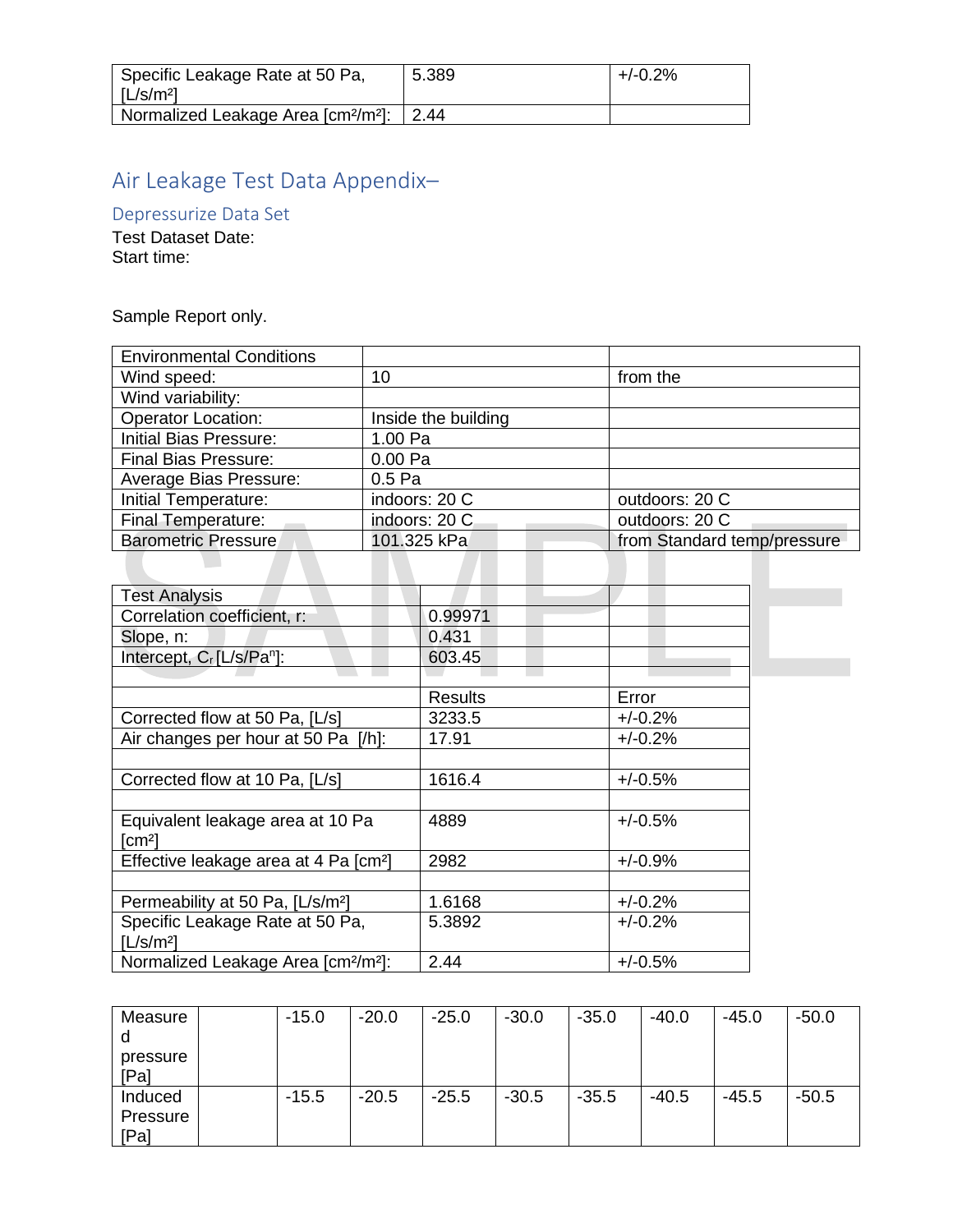| #1,         | Fan         | 60.0   | 75.0    | 90.0    | 105.0   | 120.0   | 135.0   | 150.0  | 165.0  |
|-------------|-------------|--------|---------|---------|---------|---------|---------|--------|--------|
| Range       | Pressur     |        |         |         |         |         |         |        |        |
| Open        | $e$ [Pa]    |        |         |         |         |         |         |        |        |
|             | <b>Flow</b> | 1987   | 2221    | 2432    | 2626    | 2806    | 2976    | 3136   | 3288   |
|             | [L/s]       |        |         |         |         |         |         |        |        |
|             |             |        |         |         |         |         |         |        |        |
| Total       |             | 1986.9 | 2220.5  | 2431.5  | 2625.5  | 2806.1  | 2975.6  | 3135.9 | 3288.3 |
| <b>Flow</b> |             | 8      | 2       |         | 9       |         | 4       | 4      | 6      |
| [L/s]       |             |        |         |         |         |         |         |        |        |
| Correcte    |             | 1982.7 | 2215.8  | 2426.4  | 2620.0  | 2800.1  | 2969.2  | 3129.2 | 3281.3 |
| d Flow      |             |        |         |         |         |         |         |        |        |
| [L/s]       |             |        |         |         |         |         |         |        |        |
| Error [%]   |             | 0.9%   | $-0.1%$ | $-0.4%$ | $-0.4%$ | $-0.3%$ | $-0.1%$ | 0.1%   | 0.4%   |

6 induced pressures each taken for 0 of the required 20 seconds.

1 baseline pressures each taken for 5 of required 10 seconds.

Average Baseline, ∆P: 0.5 Pa

| <b>Static Pressure</b> |                   |                   |                   |
|------------------------|-------------------|-------------------|-------------------|
| Averages:              |                   |                   |                   |
| Average Baseline [Pa]  | $\Delta$ P 0.5    |                   |                   |
| initial [Pa]           | ΔP01 1.00         | $\Delta$ P01-0.00 | $\Delta$ P01+1.00 |
| final [Pa]             | $\Delta$ P02 0.00 | $\Delta$ P02-0.00 | $\Delta$ P02+0.00 |
|                        |                   |                   |                   |

| Baseline,    |     | $1.00$   $1.00$ |     |     |     |  | $\mid$ 1.00 $\mid$ 1.00 $\mid$ 1.00 $\mid$ 1.00 $\mid$ 1.00 $\mid$ 1.00 $\mid$ 1.00 | 1.00 | $\vert$ 1.00 | 1.00 |
|--------------|-----|-----------------|-----|-----|-----|--|-------------------------------------------------------------------------------------|------|--------------|------|
| initial [Pa] |     |                 |     |     |     |  |                                                                                     |      |              |      |
| Baseline,    | 0.0 | 0.0             | 0.0 | 0.0 | 0.0 |  | 0.0                                                                                 |      |              |      |
| final [Pa]   |     |                 |     |     |     |  |                                                                                     |      |              |      |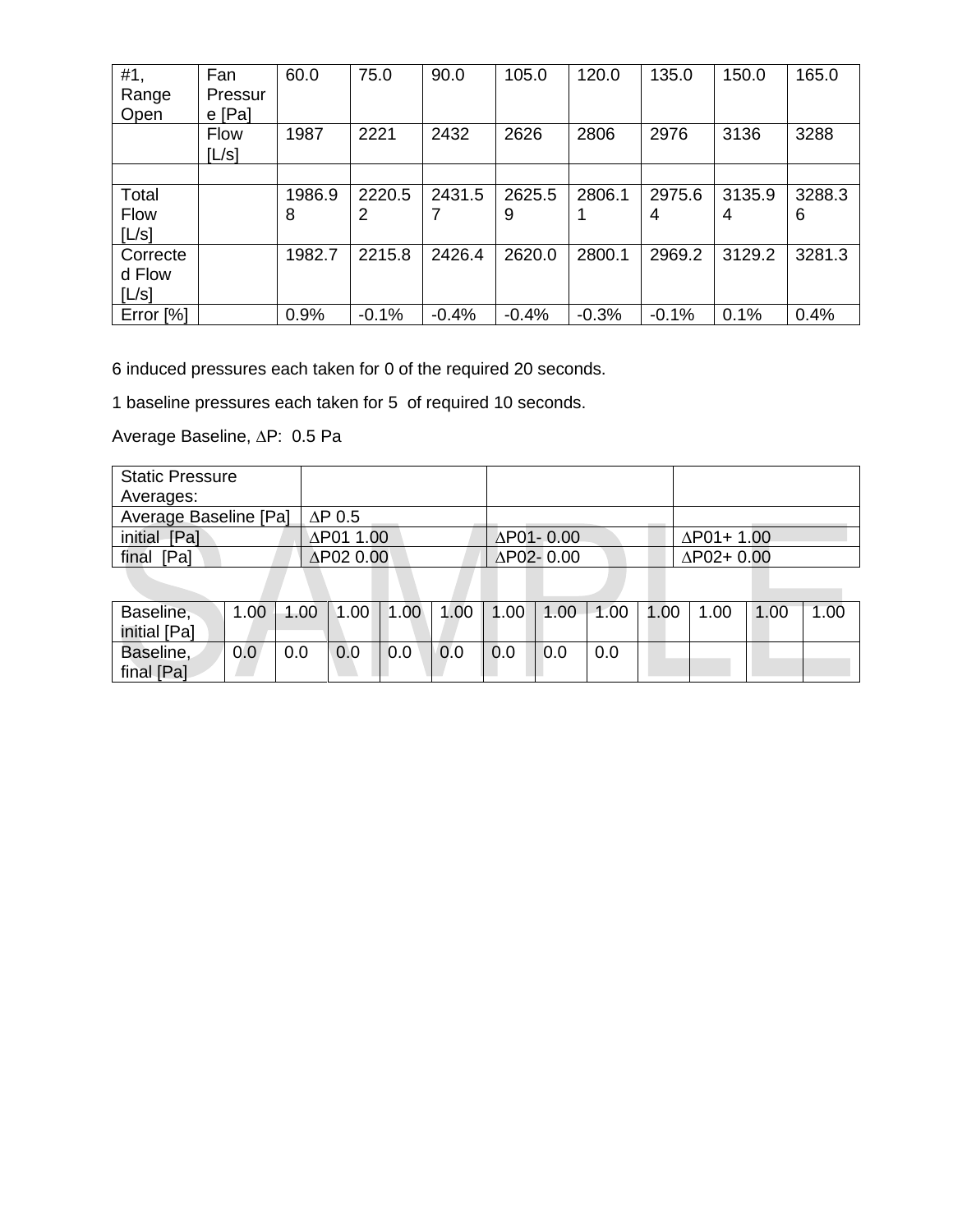

Flow vs Induced Pressure (Depressurize Set)